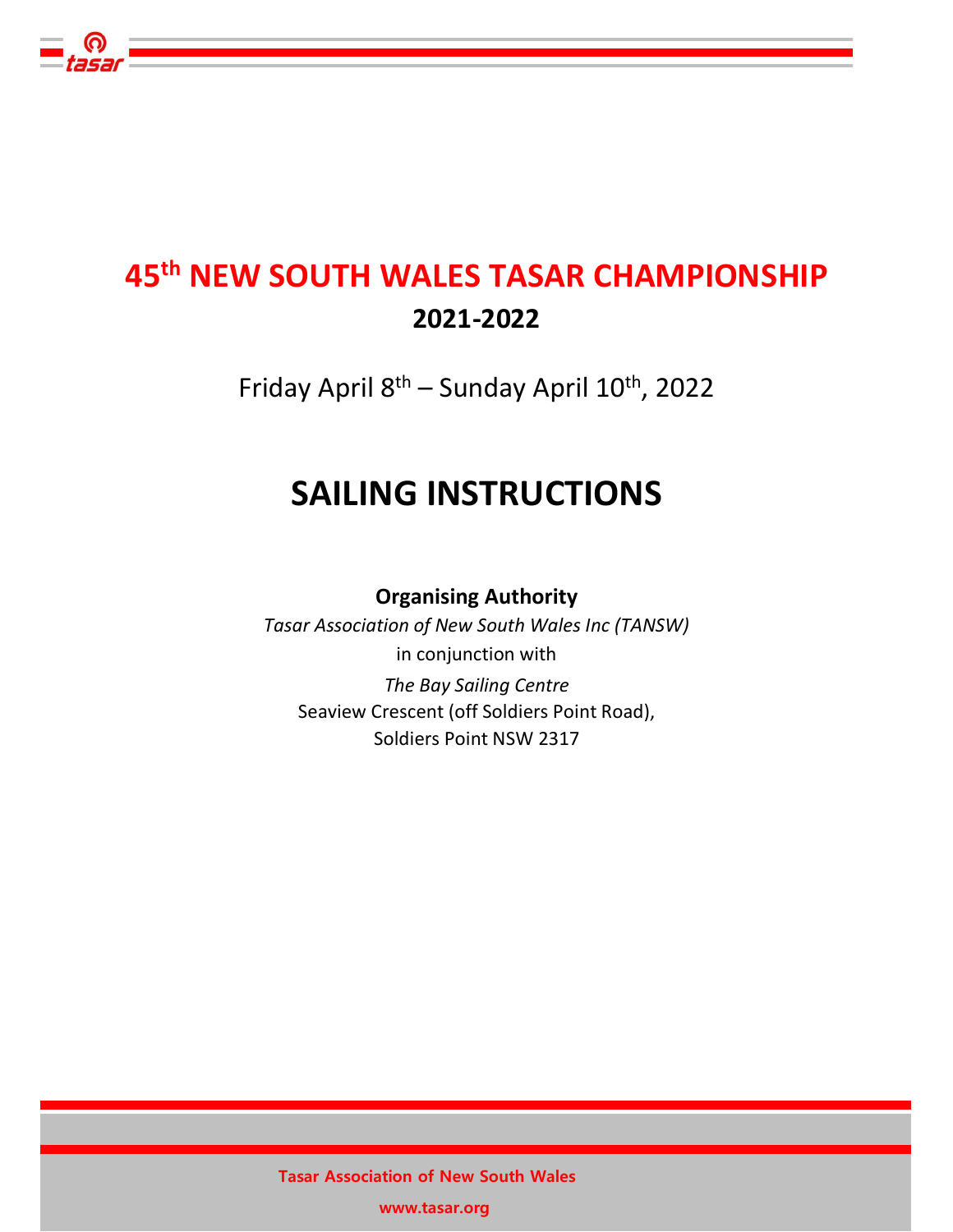

## 1. Rules

- 1.1 The regatta will be governed by the 'rules' as defined in the Racing Rules of Sailing 2021-2024.
- 1.2 The Australian Sailing Special Regulations Part 2 For off the beach boats will apply.
- 1.3 The rules and by-laws of the International Tasar Association.
- 1.4 RRS Appendix T, "Arbitration", will apply.

## 2. Notices to Competitors & Race Headquarters

Notices to competitors will be posted on the official notice board located on the windows at the northern end of the Bay Sailing Centre balcony.

## 3. Changes to Sailing Instructions

Any change to the sailing instructions will be posted no later than two hours before the first race, on the day it will take effect, except that any change to the schedule of races will be posted by 1900 hours on the day before it will take effect.

## 4. Signals Made Ashore

- 4.1 Signals made ashore shall be displayed from the flag mast located on the balcony of the Bay Sailing Centre clubhouse.
- 4.2 When flag AP is displayed ashore, '1 minute' is replaced with 'not less than 60 minutes' in the race signal AP.

## 5. Schedule of Races

- 5.1 Registration will take place between 0930 and 1130 on Friday April 8th.
- 5.2 There will be a briefing for competitors held at 1230 on Friday April 8th.
- 5.3 Racing Sessions are scheduled as follows:

| <b>Session</b> | Date            | <b>First Warning</b> |
|----------------|-----------------|----------------------|
| Session 1      | Fri, 8th April  | Not before 1400      |
| Session 2      | Sat, 9th April  | Not before 1100      |
| Session 3      | Sun, 10th April | Not before 1100      |

- 5.4 A maximum of four (4) races shall be conducted in each session.
- 5.5 The maximum number of races scheduled is 9.
- 5.6 When races will be held back-to-back, the warning signal for subsequent races will be made as soon as practicable after the finish of the previous race, but not less than 5 minutes after the last boat has finished. To alert boats that a race sequence will soon begin, the orange starting line flag will be displayed with one sound at least 4 minutes before a warning signal is made.
- 5.7 No Warning Signal will be made after 1500 hrs on the last day of racing.

# 6. Class Flag

The Class flag is a white flag with a red Tasar class insignia. Other divisions may also be started separately using other Warning Signal flag(s).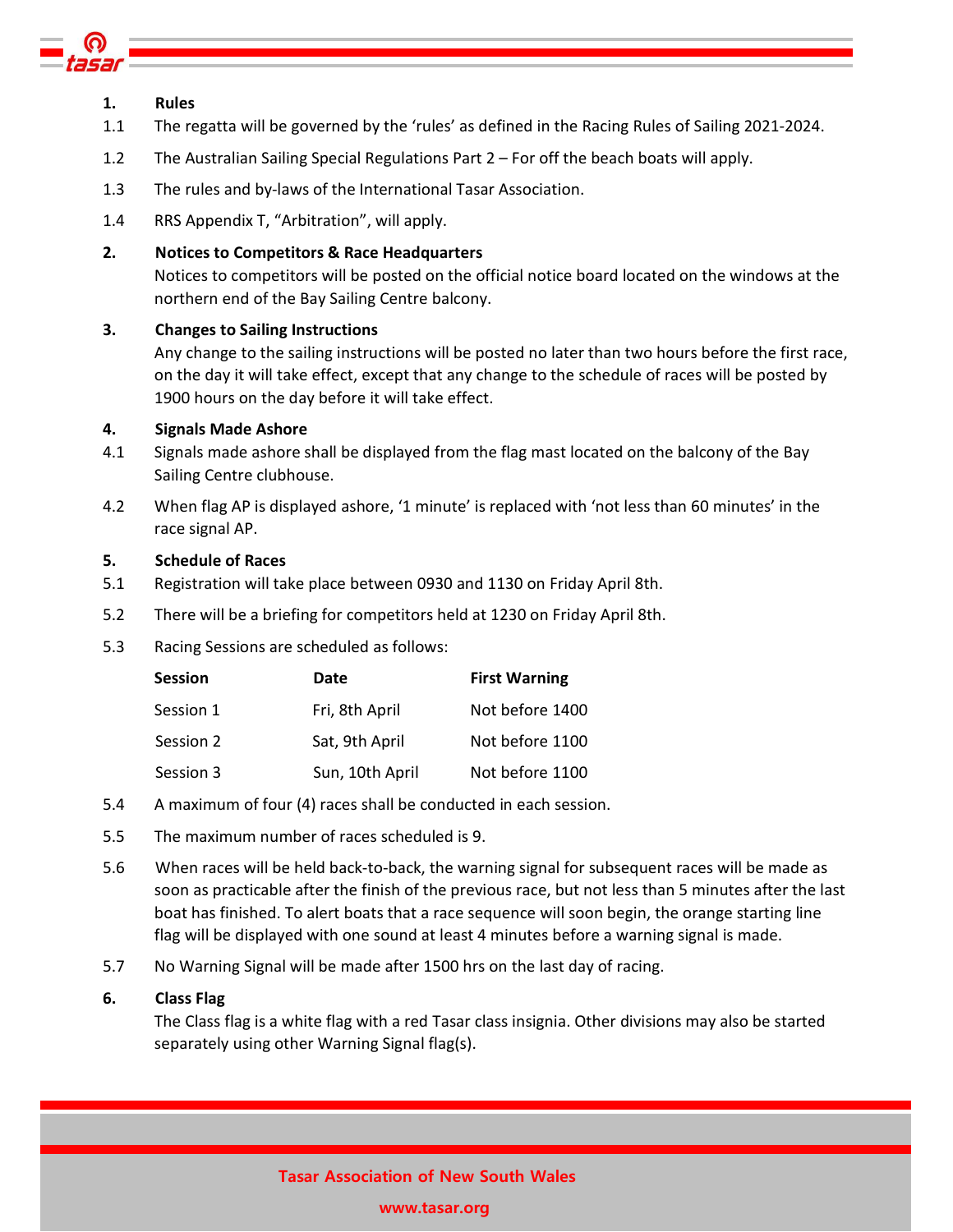

## 7. Course Area

 Racing will be conducted on the waters of Port Stephens adjacent to the Bay Sailing Centre clubhouse.

## 8. Courses

The diagram in attachment A show the courses, the order in which marks are to be passed, and the side on which each mark is to be left.

## 9. Marks

- 9.1 Marks 1, 2 and 3 will be yellow inflatable buoys
- 9.2 Mark 1(a) will be a white inflatable buoy
- 9.3 The starting mark will be a black & white check inflatable buoy
- 9.4 The finish mark will be an orange inflatable buoy
- 9.5 Mark 4 will be an orange inflatable buoy. The purpose of Mark 4 is for the Sail Port Stephens Off the Beach competitors to use.

## 10. The Start

- 10.1 The starting line will be between a staff displaying an orange flag on the Race Committee Vessel at the starboard end, and the port end starting mark.
- 10.2 A boat starting later than 5 minutes after her starting signal will be scored Did Not Start (DNS) without a hearing. This changes Rules A4 and A5.
- 10.3 The Race Committee vessel may hold its position by using engines. Any effects will not be grounds for granting redress. This alters RRS 60.1(b) and 62.1(a).

# 11. Change Of Position Of The Next Mark

11.1 To change the position of the next mark, the Race Committee will move the original mark as soon as practicable.

## 12. The Finish

- 12.1 The finishing line will be between a staff displaying an orange flag on the Race Committee Vessel at the starboard end and the port end finishing mark.
- 12.2 The Race Committee vessel may hold its position by using its engines. Any effects will not be grounds for granting redress. This alters RRS60.1(b) and 62.1(a).

## 13. Time Limit and Target Time

- 13.1 The time limit for the first boat to sail the course and finish will be 1.5 hours.
- 13.2 The time limit for the first boat to pass Mark 1 will be 20mins.
- 13.3 Boats failing to finish within 20 minutes after the first boat finishes will be scored Did Not Finish. This changes Rule 35, A4 and A5.
- 13.4 The target time will be 40mins. Failure to meet the target time shall not be grounds for redress. This changes rule 62.1(a).

## 14. Protests and Request for redress

# Tasar Association of New South Wales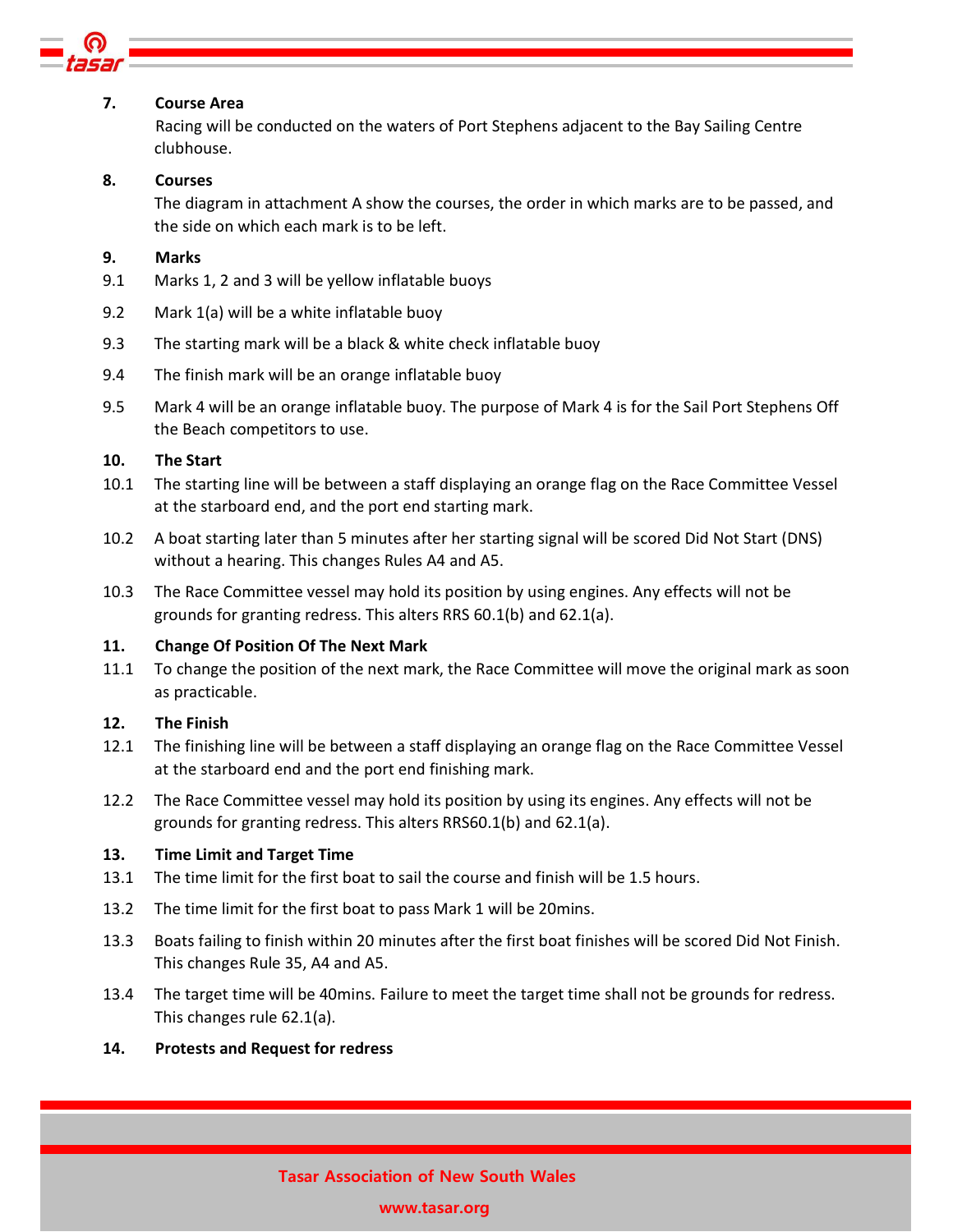- 14.1 Protest forms are available at Race Headquarters. Protests shall be delivered there within one hour after the last boat finishes the last race of the day. The same protest time limit applies to requests for redress. The protest time limit for all protests by the Race Committee and Protest Committee will be 90 minutes after the finish of the last boat in the last race of the day. This changes RRS 62.2. The Protest Time limit will be posted on the Regatta Notice Board.
- 14.2 Notices will be posted as soon as possible after a protest has been lodged, but not later than thirty minutes of the protest time limit to inform competitors of hearings in which they are parties or named as witnesses. The posting of such a notice shall be notification to the parties for the purpose of RRS 63.2. Hearings will be held at Race Headquarters. It is intended that protests will be heard in the approximate order of receipt. Parties and witnesses are required to be in the vicinity of the Protest Room at the time stated on the Protest Schedule notice.
- 14.3 Breaches of instructions 19, 20, and 23 will not be grounds for protest by a boat. This changes RRS 60.1(a) Penalties for these breaches may be less than disqualification if the protest committee so decides.
- 14.4 On the last race day of the regatta a request for reopening a hearing shall be lodged within the time limit for protests if the party requesting reopening was informed of the decision on the previous day, or no later than 30 minutes after the party requesting reopening was informed of the decision on that day. This alters RRS 66

#### 15. Scoring

- 15.1 3 races are required to be completed to constitute a series.
- 15.2 When up to 5 races have been completed, a boat's series score will be the total of all her race scores.
- 15.3 When 6 to 9 races have been completed, a boat's series score will be the total of her race scores excluding her worst score.

## 16. Safety

- 16.1 Each skipper is required to sign-on prior to launching each day and sign off before the end of the protest time on the sign on/off sheets located at the Bay Sailing Centre boatshed.
- 16.2 Boats which fail to sign-on or sign-off will receive a 5-point scoring penalty for the first race of that day.
- 16.3 Subsequent failure to sign-on or sign-off in accordance with SI16.1 will result in a DSQ for the first race on any subsequent day's racing.
- 16.4 A boat that retires from a race shall notify the race committee as soon as possible.

## 17. Replacement of Crew or Equipment

- 17.1 Substitution of competitors will not be allowed without prior written approval of the Race Committee.
- 17.2 Substitution of damaged or lost equipment will not be allowed unless approved by the Race Committee. Requests for substitution shall be made to the Measurer at the first reasonable opportunity.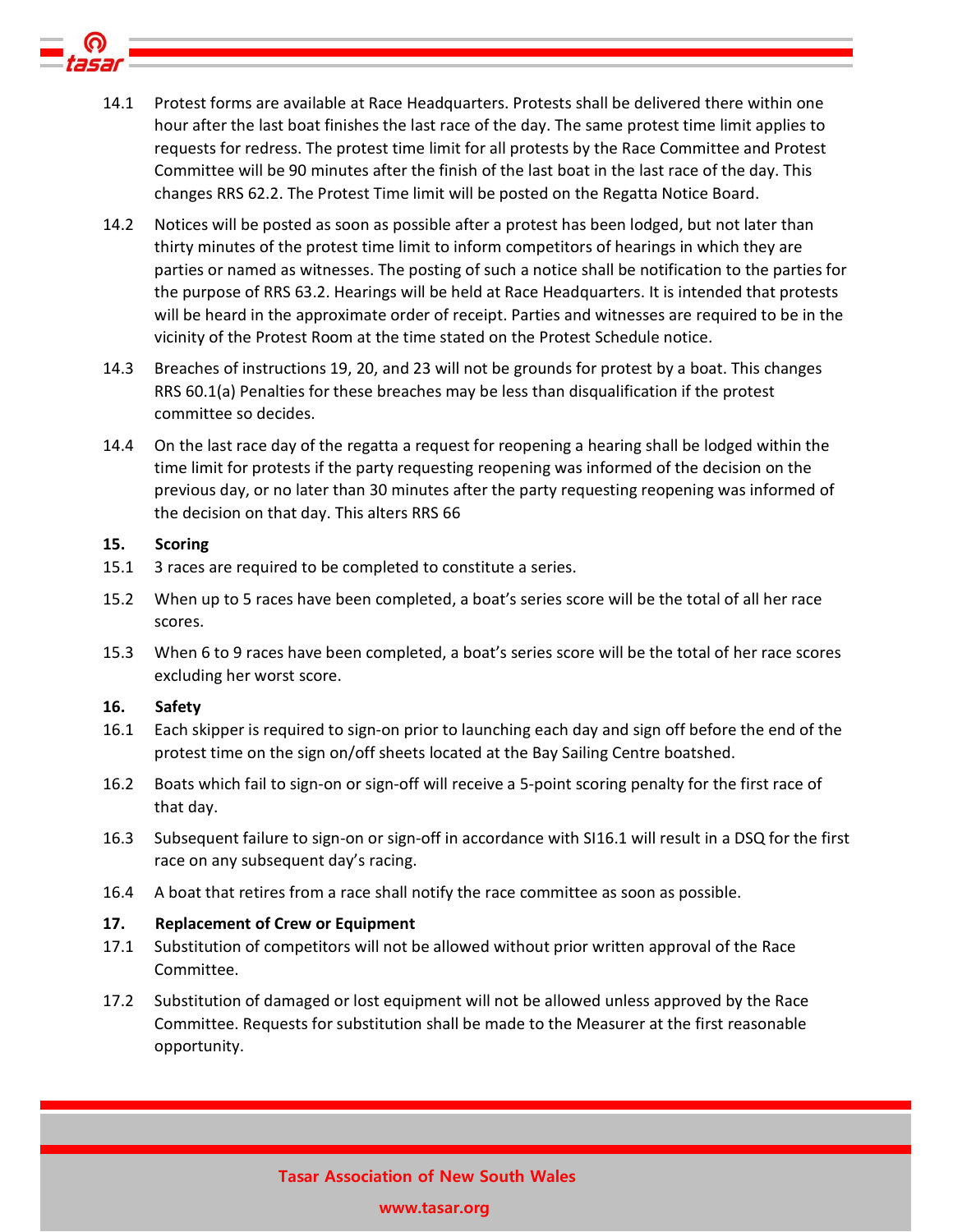

#### 18. Equipment and Measurement Checks

A boat, equipment or crew may be inspected at any time for compliance with the class rules and sailing instructions. On the water, a boat may be instructed by a member of the race committee or measurer to proceed immediately to a designated area upon returning to shore for inspection.

#### 19. Advertising

Boats may be required to display sponsor advertising which, if required, will be supplied by the organising authority.

#### 20. Official Boats

Sail Port Stephens is the official Media Partner for this event and SPS Media Boats may temporarily enter the race area(s).

#### 21. Support Boats

Team managers, coaches and other support personnel shall stay at least 100 metres outside racing lay lines from the time of the preparatory signal until the finish of the last boat in a race, except when asked to assist by the Race Committee. Failure to comply with this Instruction may result in action being taken by the Race Committee against the support personnel and/or any boats supported by them.

#### 22. Radio Communication

Except in an emergency boats shall neither make radio transmissions whilst racing nor receive communications not available to all boats. This requirement also applies to mobile telephone communications.

## 23. Prizes

Prizes will be awarded as stated in the Notice of Race.

#### 24. Disclaimer of Liability

- 24.1 It is the competitor's decision to enter the 45th New South Wales Tasar Championship or to start and continue in any race. Competitors shall accept that their participation in the regatta is at their exclusive risk in every respect. See RRS Fundamental Rule 4- Decision to Race. The Organising Authority, their officers, members, servants and agents accept no liability in respect of loss of life, personal injury or loss or damage to property which may be sustained by reason of their participation or intended participation in the regatta or how so ever arising in connection with the event.
- 24.2 Attention is drawn to clause 17, "Risk Warning" of the Notice of Race.

#### 25. Insurance

A boat and its crew shall comply with the insurance requirements of the Notice of Race.

## 26. Rights to use name and likeness

 By participating in this event competitors automatically grant to the organizing authority and the event sponsors the right, in perpetuity, to make, use, and show, at their discretion, any photography, radio, and video recordings, and other reproductions of them at the venue or on the water from the time of their arrival at the venue.